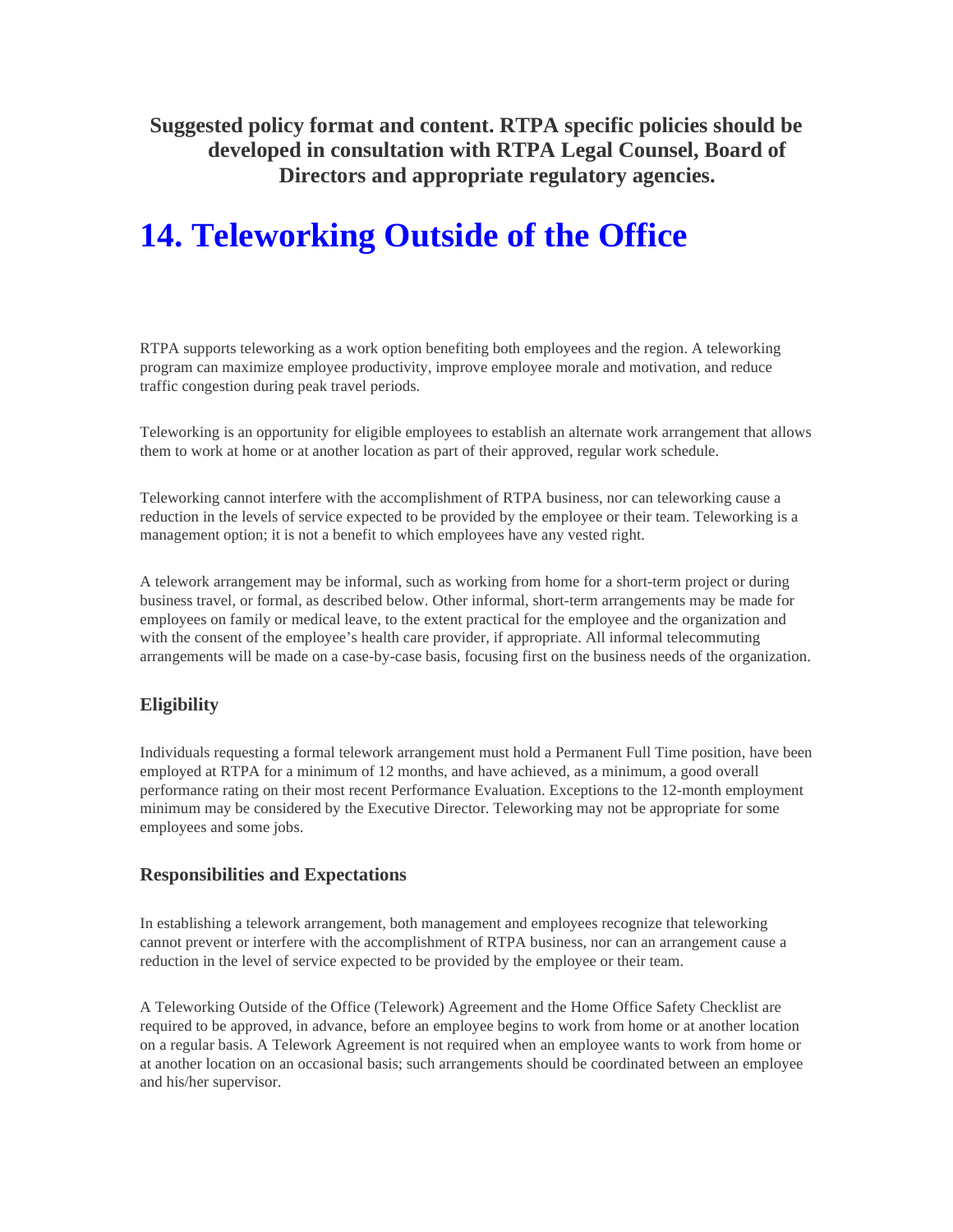The schedule for work performed at the telework site is subject to negotiation with, and approval by, the employee's supervisor. The teleworker shall work the RTPA "core business hours" which are 9 a.m. to 4 p.m., Monday through Friday, excluding the lunch period.

The teleworker must make him or herself accessible during the core business hours for meetings via telephone or other technology and also must have access to the RTPA email and calendar system via the Internet.

Meetings and work assignments may require employees to be physically present in the office on certain days that may have been scheduled for telework. On these occasions, it is the employee's responsibility to make every effort possible to come into the office and ensure agency business is not disrupted.

The teleworker is expected to establish and maintain, at his/her expense, an appropriate work environment within their home or other remote location for work purposes. The designated work area must be maintained in a safe condition, free from hazards and other dangers to employees and equipment.

The teleworker is expected to establish and maintain, at his/her expense, equipment and services such as a computer, telephone, Internet access, and other related equipment and resources needed to support the telework arrangement.

On any personal computer(s) used to perform work for RTPA, the teleworker must, at a minimum, enable and keep up-to-date a commercially available firewall, install and keep up-to-date a commercially available anti-virus product, and maintain current security (patch) levels for the computer's operating system and any application software. Remote access to RTPA electronic resources is accomplished through the RTPA virtual private network (VPN). RTPA VPN users may be required to allow security scans of their computers to confirm the presence of up-to-date firewall, anti-virus, and security patches. Questions regarding the suitability of software to meet RTPA security requirements can be posed to the information technology support staff.

Storing (saving) RTPA electronic documents and files on non-RTPA computers is discouraged. Documents and files accessed in the course of teleworking should be saved on a RTPA network drive (e.g. the M drive). Should connectivity issues or other circumstances necessitate temporarily saving a RTPA document or file on the teleworker's computer, the teleworker must save the document or file on a RTPA network drive at the earliest opportunity and delete all copies of the document or file from the teleworker's computer.

Work performed on personal devices while teleworking may subject those devices to review by RTPA authorized staff in order to comply with public records requests, litigation holds, or in situations in which RTPA is legally required to store or provide access to its records.

Coverage under the RTPA worker's compensation insurance policy for job-related accidents will continue to exist during the employee's scheduled telework hours. This liability is limited to injuries resulting directly from work and only if the injury occurs in the designated work area. Teleworking employees are responsible for notifying RTPA of such injuries in accordance with RTPA accident and injury reporting procedures. The employee is liable for injuries to third persons and/or members of the employee's family on the employee's premises.

Teleworking is not a substitute for child care. Teleworkers must make alternative arrangements for child care during designated work hours.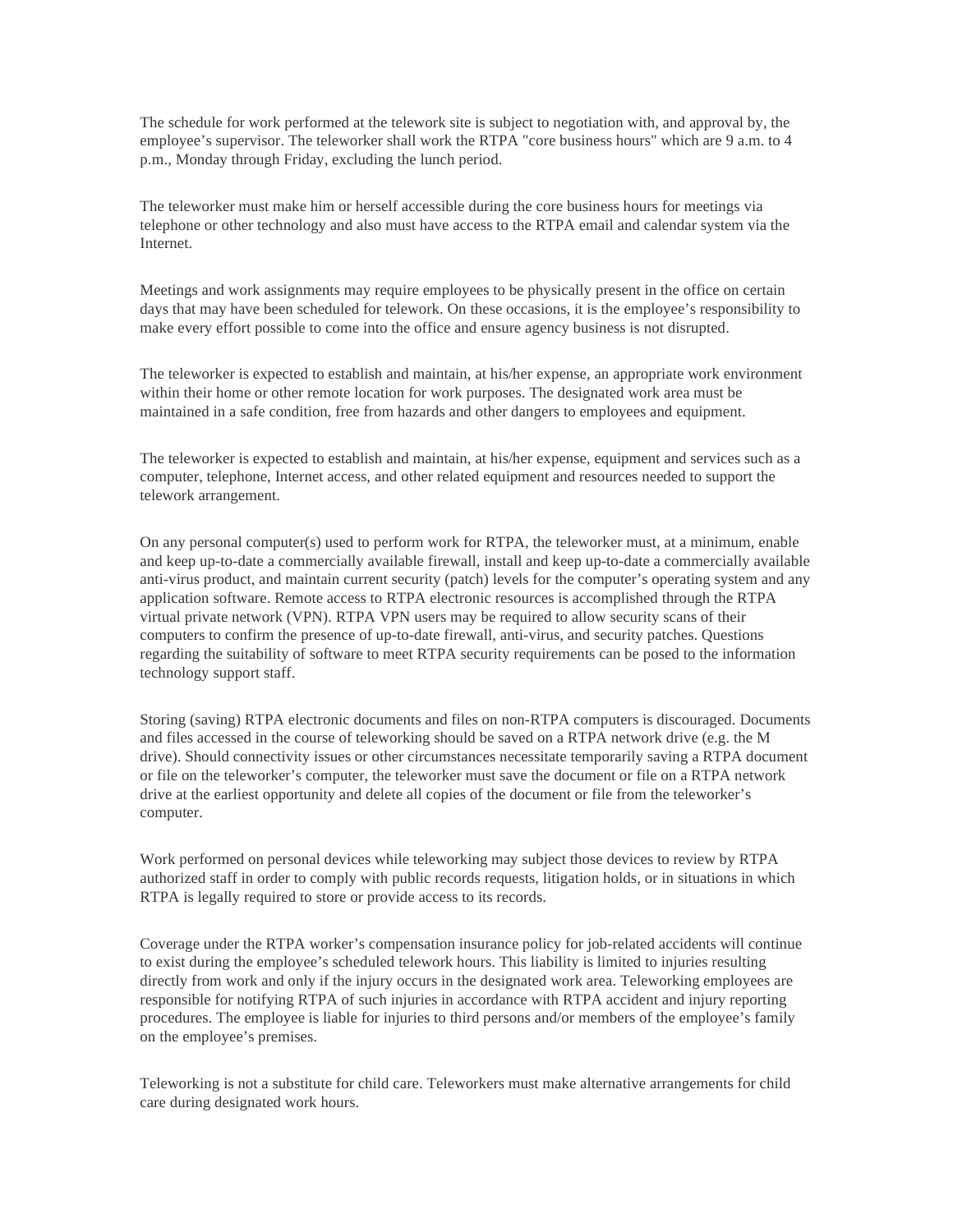Employees must ensure they have access to all appropriate work related information. Teleworking should not reduce the productivity of on-site employees by asking them to find or email information maintained at the office.

Teleworkers are subject to the RTPA Employee Handbook and all supplemental policies.

#### **Casual Teleworking**

Employees who telework on an informal or casual basis, or perform RTPA work from a remote location outside of business hours, are subject to the responsibilities and expectations described in this policy as applicable to their situation.

## **Teleworking Request Procedures and Approval Process**

An employee and supervisor may propose teleworking as a possible work arrangement.

Prior to approving a Telework Agreement, the employee and supervisor, with the assistance of the Director of Finance and Administrative Services, will evaluate the suitability of such an arrangement. Attention will be paid to:

**Employee Suitability:** 

The employee and supervisor will assess the needs and work habits of the employee compared to traits customarily recognized as appropriate for successful teleworkers. Employees must be able to complete tasks efficiently and effectively while teleworking. The employee must at a minimum, have a good overall performance rating on their most recent Performance Evaluation.

**Job Responsibilities:** 

The employee and supervisor will discuss the job responsibilities and determine if the job is appropriate for a teleworking arrangement. Certain jobs may not lend themselves to teleworking, such as jobs requiring teamwork, access by the public, supervision, or use of information and materials that cannot be taken from the office.

**Equipment Needs and Work Space Considerations:** Telework applicants must complete the Home Office Safety Checklist to confirm that the appropriate equipment and resources are available, and that the condition of the proposed work site environment is considered safe.

Employees requesting consideration for a telework arrangement should complete the 'Teleworking Outside of the Office' agreement/approval form and submit this to their supervisor and Department Director. Telework Agreements will be approved for a maximum of one year and will be reviewed by the Executive Director prior to becoming effective. An existing Agreement may be extended with approval from the supervisor and Department Director via an Agreement Extension Request; each extension will be for a maximum of one year.

Upon approval of the Telework Agreement, a three month trial period will commence. At the conclusion of the trial period, the employee and supervisor will review the arrangement and make a recommendation for continuance, modifications, or discontinuation to the Department Director.